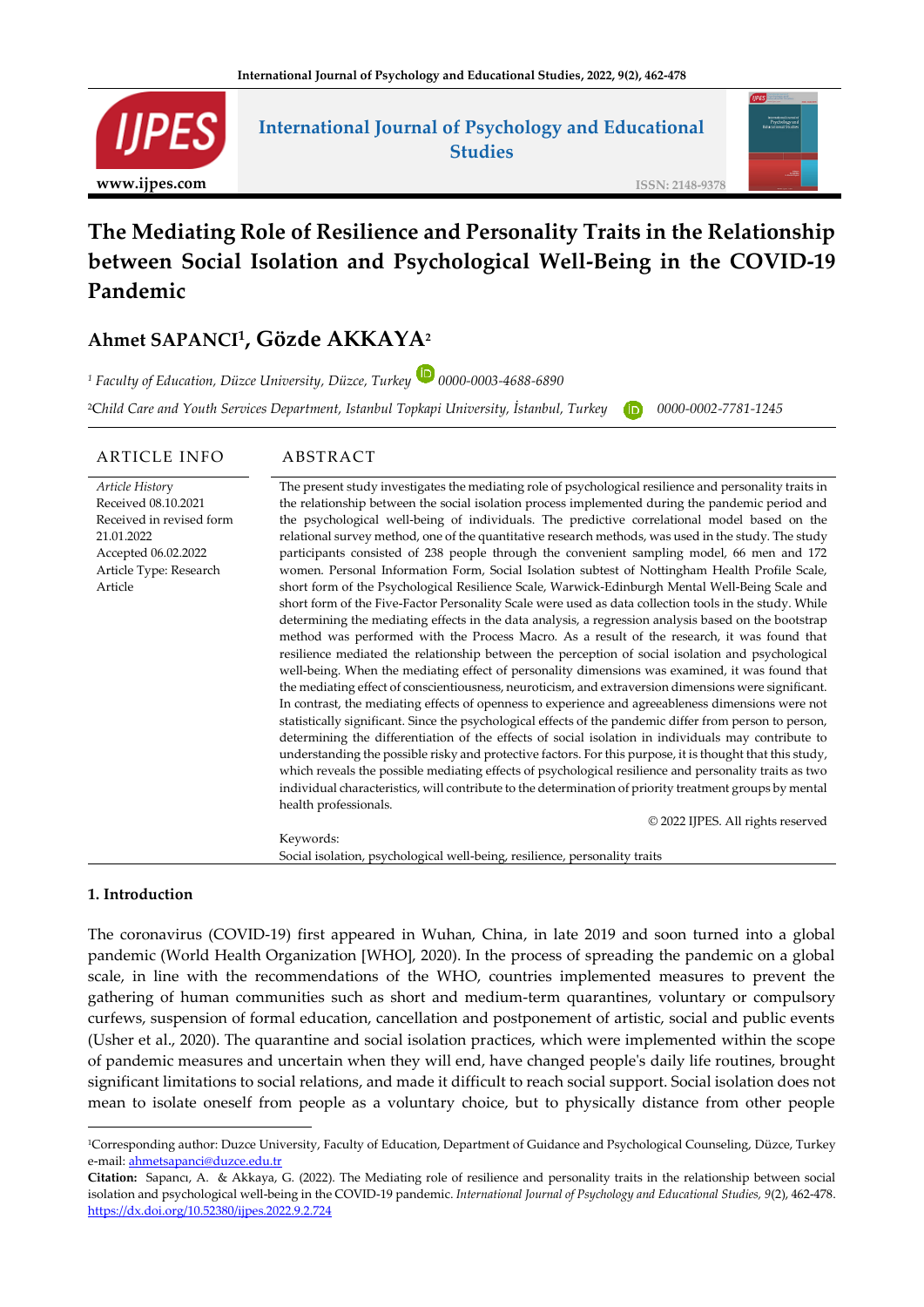(Cacioppo & Patrick, 2008); however, in cases of prolonged social isolation, the tendency to become lonely may increase (Hwang et al.,2020; Lee et al.,2020). Variables such as rapidly changing daily routines, work and working conditions, economic difficulties, loneliness, disconnection from social support networks, fear of disease and contagion, fear of losing relatives, and uncertainties about the future can cause negative changes in people's psychological well-being.

It has been demonstrated that the measures implemented during the COVID-19 pandemic may cause an increase in the severity of symptoms in people with psychiatric diagnoses and symptoms in people who do not have any psychiatric diagnoses (Cullen et al., 2020). A meta-analysis found that socially isolated patients, caregivers, and healthcare workers reported high levels of mental health problems, and the most common health problems were depression, anxiety, mood disorders, psychological distress, post-traumatic stress disorder, insomnia, fear, stigma, and low self-esteem and self-control (Hossain et al., 2020). A publication compiled of 24 studies investigating the effects of social isolation on the mental health of healthy samples shows that symptoms of post-traumatic stress, fear, anger, confusion, and emotional exhaustion are common (Brooks et al., 2020). The psychological effects of the epidemic on a global scale show similarity between cultures. In a study of 1210 participants in China, more than half of the participants rated the psychological effects of the epidemic as moderate to severe, with 16.5% moderate to severe depressive symptoms, 28.8% moderate to severe anxiety symptoms, and 8.1% reported moderate to severe stress levels (Wang et al., 2020). In a study conducted in Spain with 976 participants, it was reported that the anxiety, depression, and stress levels of the participants increased during the one-week period when quarantine measures were applied (Ozamiz-Etxebarria et al., 2020). In a study conducted in Norway with 10,084 participants, it was shown that social isolation increased the depression and anxiety levels of the participants (Hoffart et al., 2020). In a recent meta-analysis, data from eight countries (China, Spain, Italy, Iran, Turkey, USA, Nepal and Denmark) since 17 May-2020 were examined. The results showed that participants had relatively high levels of anxiety (from 6.33% to 50.9%), depression (from 14.6% to 48.3%), post-traumatic stress disorder (from 7% to 53.8%), psychological distress (from 34.43% to 38%), and stress (from 8.1% to 81.9%) (Xiong et al., 2020). A recent study that conducted a meta-analysis of twenty-five longitudinal studies stated that the long-term effects of quarantines on mental health had a small effect size for depression and anxiety (Prati & Mancini, 2021). In this context, although the literature presents different data in cross-sectional and longitudinal studies on the effects of isolation on mental health, it is clear that cross-sectional studies consistently show the significant negative effects of social isolation on mental health that last for a certain time.

When the factors that contribute to the protection of the mental health of individuals during the social isolation process are examined, interpersonal relationships and some individual characteristics come to the fore. In this context, it is reported that participating in large and diverse social networks and establishing satisfactory social relationships are protective factors against depression in the isolation process (Sher, 2020). Additionally, physical activity reduces the negative effects of stress (Fernandez-Rio et al., 2020). It has been shown that going outdoors more often, exercising, getting social support from family and friends, sleeping regularly, and praying more often during the pandemic increase psychological resilience and help protect mental health (Killgore et al., 2020).

#### **1.1. Psychological Resilience**

Individual characteristics such as psychological resilience come to the fore in the literature when dealing with stressful disasters, quarantine, and social isolation. Resilience is defined as the potential that enables individuals to cope effectively with stressful situations (Fletcher & Sarkar, 2013). It is thought that this potential is determined by the interaction of various biological, psychological, cultural, and social factors (Southwick et al., 2014). Psychological resilience reduces mental problems caused by highly stressful events such as disasters (Blackmon et al., 2017, as cited in Parades et al., 2021). In a study conducted with 1770 participants during the first peak of the epidemic in China, it was found that there was a negative correlation between the psychological resilience levels of the participants and their depression, anxiety, and somatization scores (Ran et al., 2020). Consistent with this finding, in another study conducted in the USA with a sample of 6008 people, it was determined that in the first months of the epidemic, individuals with low and normal resilience levels experienced more mental distress than those with high resilience levels (Riehm et al., 2021).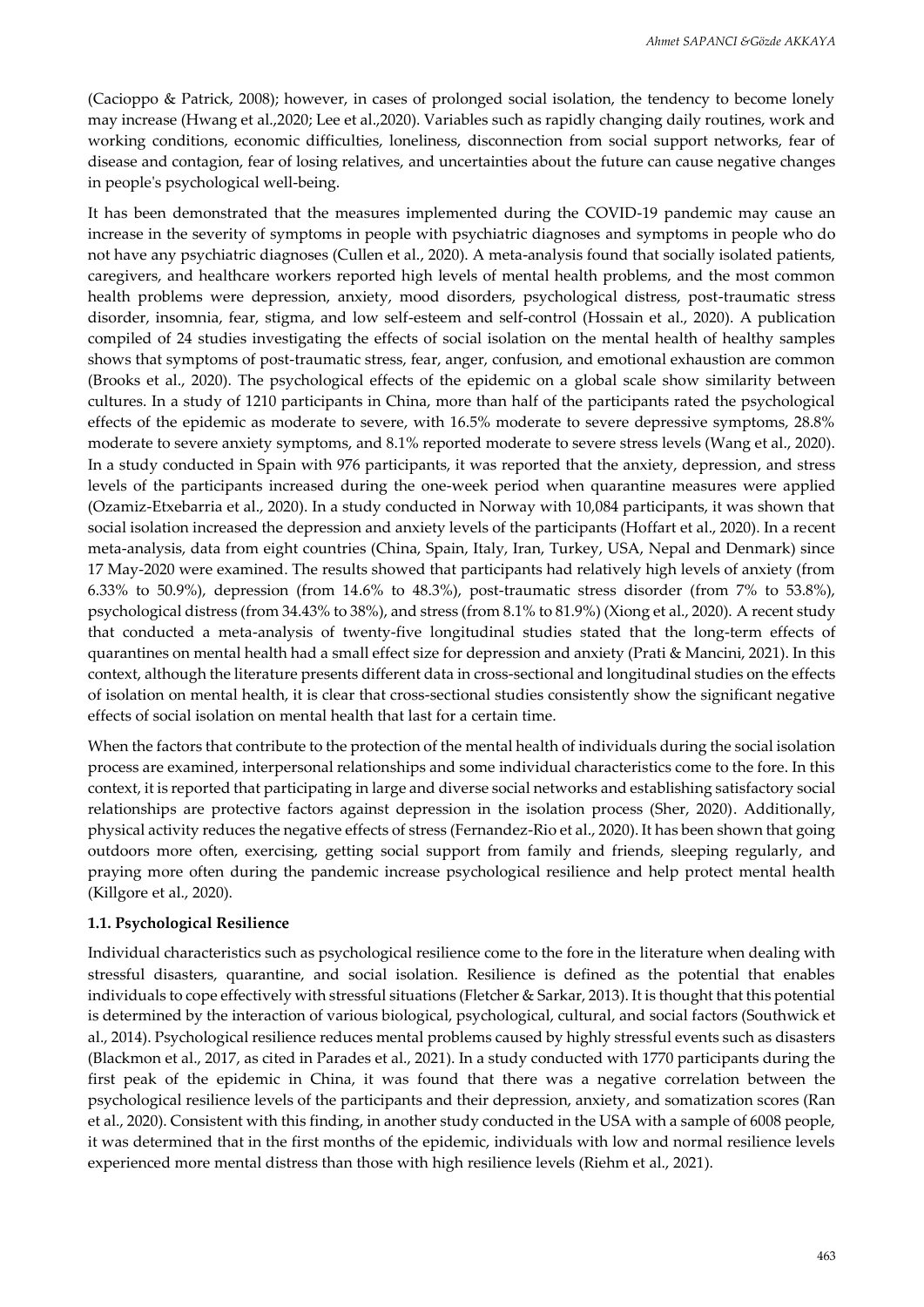# **1.2. Personality Traits**

Personality traits are one of the individual factors influencing psychological well-being during the social isolation process. Although personality has been defined using various theoretical frameworks, the most widely used personality classification to date is the Five-Factor Model (Sleep et al., 2020). Research from the psychometric tradition has established a five-factor personality structure based on factor analysis, including the dimensions of Extraversion, Agreeableness, Conscientiousness, Neuroticism, and Openness to Experience (McCrae & Costa, 1987). According to this model, extroverts are social, active, sociable, sympathetic, optimistic, energetic, reward-sensitive, and thrill-seeking. People who score high in agreeableness come to the fore with the characteristics of trust, honesty, altruism, obedience, compassion, and humility. People with high scores in responsibility or conscientiousness are defined by their regularity, plannedness, stability, and determination. Individuals who score high in the neuroticism sub-dimension are generally defined as anxious, insecure, have difficulty coping with stress, and have difficulty controlling their negative emotions such as anger, sadness, and anxiety (Burger, 2006; McCrae & Costa, 1989). The Five-Factor Model, openness to experience, expresses intellectual capacity. Accordingly, people who score high in this sub-dimension have characteristics such as being open-minded, broad-minded versus narrow-minded, intellectual, enlightened, curious, and inquisitive (Costa &, McCrae 1988).

The evidence that the Five-Factor sub-dimensions are associated with psychological well-being is largely consistent in the pre-pandemic period. It has been determined that getting high scores on extraversion and low on neuroticism is associated with psychological well-being and successfully controlling intense emotions (Larsen & Eid, 2008). Although their correlations are lower, it has been reported that the dimensions of agreeableness, responsibility, and openness to experience are also associated with psychological well-being (Steel et al., 2008).

When the literature on the relationships between resilience and personality factors was examined, the mediating effect of which was examined in this study, Kocjan et al. (2020) discovered that resilience was protective in the ability of individuals to maintain psychological functionality in stressful situations such as social isolators in a study conducted with 2722 participants aged between 18 and 82. In addition, it was found that resilience and personality traits mediate the relationship between individuals' psychological functioning. In their study with 254 adults, Sahni et al. (2021) found that participants who scored high in the subdimensions of responsibility, openness to experience, and neuroticism had more variability in their resilience levels.

In a meta-analysis examining the data of 15,609 participants from 30 studies on the relationship between resilience and personality traits, it was found that all sub-dimensions had medium effect sizes with resilience; that the neuroticism sub-dimension is negatively associated with resilience, while the sub-dimensions of extraversion, agreeableness, responsibility, and openness to experience are positively associated with resilience (Oshio et al., 2018).

In a study of 502 participants from the United States, the relationship between personality traits and anxiety and depression levels related to the pandemic was investigated. It was discovered that extraversion, conscientiousness, and agreeableness sub-dimensions were protective; neuroticism sub-dimensions were risk factors for anxiety and depression; and openness to experience sub-dimension was associated with anxiety (Nikcevic et al., 2021). In a study conducted in Canada with 1096 participants, mental health was positively related to the extraversion sub-dimension and negatively related to the neuroticism sub-dimension (Shokrkon & Nicoladis, 2021). It is emphasized that individuals who score high in the neuroticism sub-dimension tend to perceive their current conditions as more threatening and have high stress levels. Individuals with high scores in the extraversion sub-dimension have increased stress levels because they lack social stimulus due to isolation (Liu et al., 2021). In a study conducted with 250 female and 250 male university students aged 18-24 in India investigating the relationship between psychological well-being and personality dimensions of the participants during the pandemic process, high scores in the sub-dimensions of extraversion, neuroticism, and openness to experience were found to be associated with psychological well-being negatively. In contrast, agreeableness and responsibility sub-dimensions were positively related to psychological well-being (Gupta & Parimal, 2020). It has been reported that the effects of the Five-Factor personality traits on psychological well-being weakened under pandemic conditions, and a significant weakening occurred, especially in the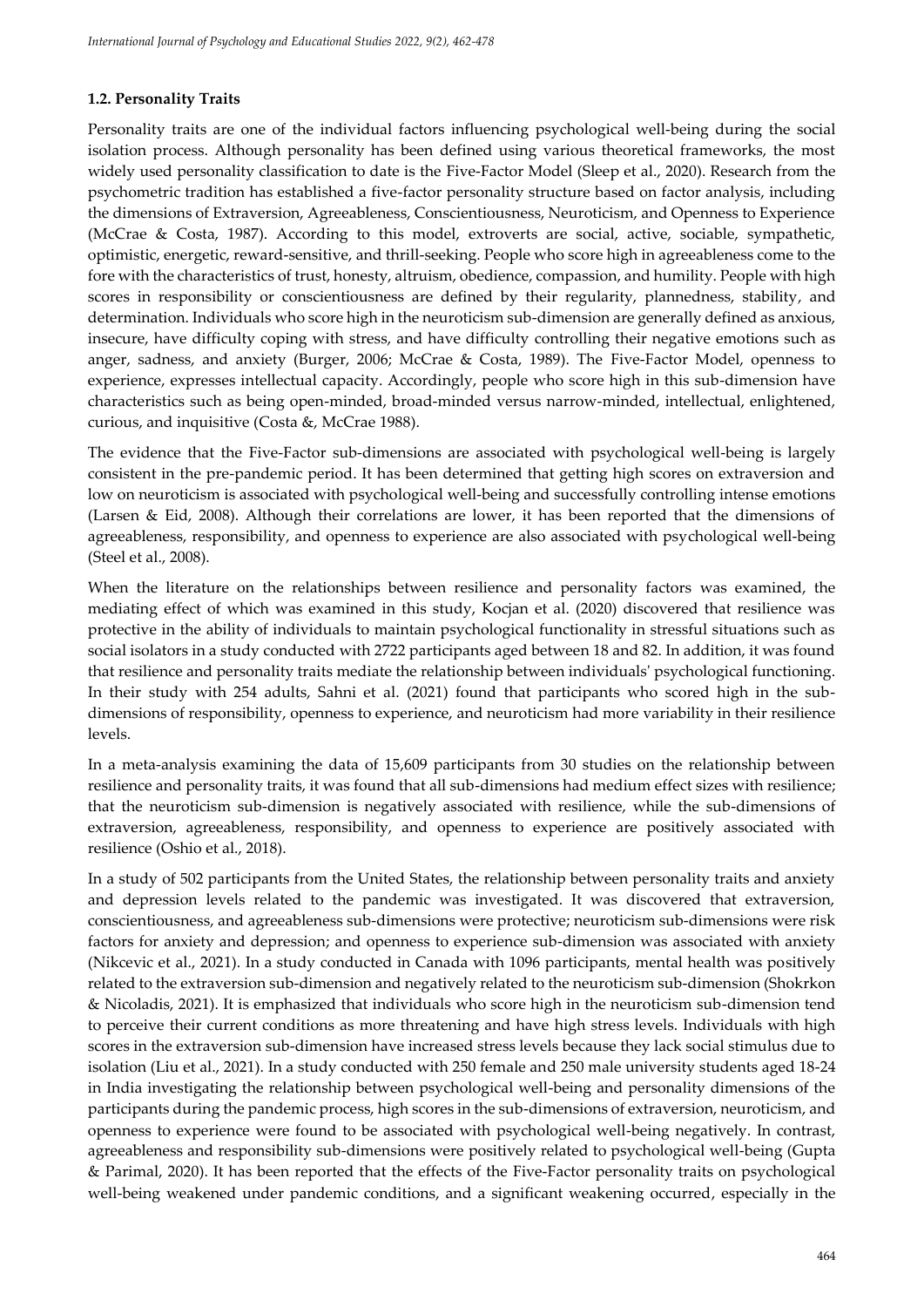positive effect of extraversion on psychological well-being (Anglim & Horwood, 2021). In a recent study conducted with 765 participants in China, it was found that participants with high scores in extraversion, agreeableness, responsibility, and openness to experience and low scores in neuroticism were the most successful group in protecting their mental health under pandemic conditions. In contrast, participants with low levels of extraversion, agreeableness, responsibility, openness to experience, and high neuroticism have a higher risk of experiencing depression, anxiety, and post-traumatic stress disorder (Li et al., 2021). A study conducted with 142 university students in China showed that high scores in the neuroticism sub-dimension were positively associated with anxiety and depression levels. In contrast, the sub-dimensions of extraversion, agreeableness, responsibility, and openness to experience were negatively associated with anxiety and depression levels (Zhang et al., 2021). Modersitzki et al.'s (2020) study with 1320 participants in Germany put forth that participants with high scores on extraversion and neuroticism tended to find the measures taken against the pandemic more restrictive and make more negative evaluations. On the other hand, it is reported that participants who score high in the openness to experience sub-dimension have less negative evaluations of current conditions. In another study conducted with a young and middle-aged (16-49 years) German sample, neuroticism was associated with a more negative perception of constraints, while openness to experience was associated with a more positive perception of the situation. In addition, only those who do not have a romantic partner perceive the situation more negatively (Schmiedeberg & Thönnissen, 2021).

An online study conducted on a small sample of 51 people in Germany found that extroverts were highly affected by quarantine measures in terms of mental health, and periods of relaxation provided partial relief; extraversion, which is known to be a protective factor for mental health in 'normal times', is ineffective in this period. In addition, it has been reported that individuals in the neuroticism sub-dimension, which are known to create vulnerability in terms of mental health, have difficulty coping with stress during the pandemic period. Individuals with high scores in the responsibility sub-dimension are more successful in coping with restrictions due to their tendency to enjoy obeying the rules, even in uncertain situations (Weib et al.,2020). In a study in which data from a total of 1290 participants from three countries, Germany (N=213), Israel (N=917) and India (N=160), were analyzed, it was found that high scores in the neuroticism sub-dimension related positively with depression and high scores in the responsibility sub-dimension were negatively associated with depression (Nudelman et al., 2021).

The literature on the negative effects of pandemic-related restrictions on psychological well-being is largely consistent, and resilience appears to be a protective factor associated with psychological health. On the other hand, it is seen that the research findings on the predictive effect of personality traits are quite different from each other. As far as we know, the mediating effect of personality traits on the psychological well-being of social isolation is examined for the first time in this study.

The psychological effects of the pandemic differ from person to person. Showing differentiations of social isolation according to some variables may contribute to understanding the possible risky and protective factors. For this purpose, revealing the possible mediating effects of psychological resilience and personality traits as two individual characteristics may contribute to the determination of priority treatment groups by mental health professionals. In this context, the current study investigates the mediating effect of psychological resilience and personality traits on the psychological well-being of individuals (extraversion, responsibility, agreeableness, neuroticism, openness to experience) resulting from the social isolation processes implemented during the pandemic.

#### **2. Methodology**

#### **2.1.Research Model**

In this study, a multi-factor predictive correlational design was used to test direct and indirect relationships, one of the quantitative research methods. In predictive correlation studies, the relationships between variables are examined, and one of the variables is tried to be predicted based on the other. Among these variables, the variable whose value is known to be predicted is called the predictor variable (predictor), and the variable whose value will be determined is called the criterion variable (Büyüköztürk et al., 2012; Fraenkel et al., 2012). The mediating role of psychological resilience and personality traits in the relationship between social isolation and psychological well-being during the COVID-19 pandemic process has been examined. The following hypotheses have been tested in this context.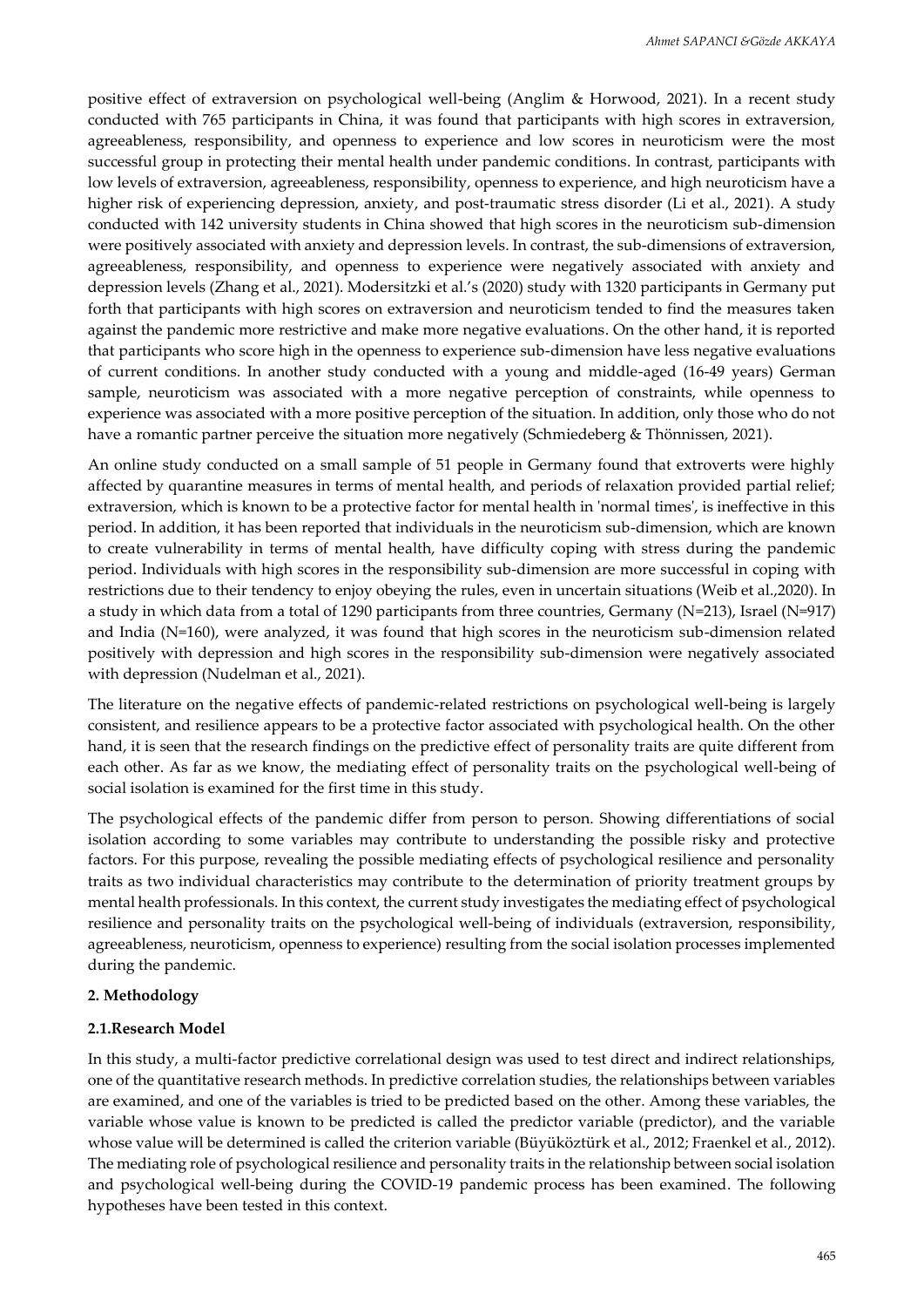- H1: Psychological resilience plays a mediator role in the relationship between social isolation and psychological well-being.
- H2: Personality traits (extraversion, conscientiousness, agreeableness, neuroticism, openness to experience) play a mediating role in the relationship between social isolation and psychological wellbeing.

# **2.2. Research Sample**

The study included 238 people, 66 men (27.7 %) and 172 women (72.3 %), as determined by the convenience sampling model. Convenience sampling is a nonprobability or nonrandom sampling. Convenience sampling is popular because it is not costly, not as time-consuming as other sampling strategies, and simplistic. Convenience sampling is useful for generating a potential hypothesis or study objective (Stratton, 2021). The ages of the participants were between 18 and 65, with a mean of 32.72 and a standard deviation of 11.07. According to their educational status, 16 (6.7%) participants were primary school-high school graduates, 141 (59.2%) undergraduates, and 81 (34.2%) graduates.

# **2.3. Data Collection Tools and Procedure**

The research data were collected using the *Personal Information Form, Nottingham Health Profile Scale, Short Form of the Psychological Resilience Scale, Warwick-Edinburgh Mental Well-Being Scale,* and *The Short Form of the Five-Factor Personality Scale.* Information on the psychometric properties of the measurement tools used in the research is presented below.

*Personal Information Form.* In the personal information form prepared by the researcher, there are questions to collect the participants' introductory information, such as age, gender, and educational status.

*Nottingham Health Profile Scale.* The scale was developed by Hunt et al. (1985) to measure people's perception of health and was adapted into Turkish by Küçükdeveci et al. (2000). Like the original version, the Turkish version consists of a total of 38 items in six sub-dimensions: sleep, physical activity, energy level, pain, emotional reactions, and social isolation. In the current study, the social isolation sub-dimension of this scale was used. The relevant sub-dimension consists of 5 items, and the Cronbach Alpha internal consistency coefficient is .87.

*Short Form of the Psychological Resilience Scale (BPRS).* It was developed by Smith et al. (2008) to measure the resilience levels of individuals. The Turkish validity and reliability study of the scale was conducted by Doğan (2015). BPRS consists of 6 items, with a 5-Likert-type response as "Not at all appropriate" (1), "Inappropriate" (2), "Slightly Appropriate" (3), "Appropriate" (4), and "Totally Appropriate" (5). Scale items 2, 4, and 6 are reverse coded. High scores obtained after these items are coded reversely indicate a high level of psychological resilience. The Cronbach Alpha internal consistency coefficient for the Turkish scale is .83.

*Warwick-Edinburgh Mental Well-Being Scale.* It was developed by Tennant et al. (2007) to present a broad definition of well-being, including hedonic and eudaimonic dimensions, and draw attention to a comprehensive understanding of mental well-being levels. The validity and reliability study of the Warwick-Edinburgh Mental Well-Being Scale Turkish Short Form (WEMWB-SF) was conducted by Demirtaş and Baytemir (2019) on a sample of university students. WEMWB-SF is a 5-point Likert-type, 7-item scale consisting of positive statements, and participants were asked to answer by considering their experiences in the last two weeks during implementation. In scoring, a minimum of 5 and a maximum of 35 points can be obtained, including 1 (never), 2 (rarely), 3 (sometimes), 4 (often), and 5 (always). High scores indicate mental well-being. The Cronbach Alpha reliability coefficient for WEMWB-SF is .86.

*The Short Form of the Five-Factor Personality Scale.* The Short Form of the Five-Factor Personality Scale developed by Tatar (2016) was used to measure the participants' personality traits. The scale consisted of five factors: extraversion, agreeableness/amenability, conscientiousness/responsibility, emotional inconsistency, and openness to experience. It consists of 85 items with five-point Likert-type response options ranging from 'totally agree (1)' to 'not at all appropriate (5)'. Reliability coefficients of the sub-dimensions of the scale were calculated as .74-.78, .77-.80, .65-.71, .85-.86, and .74-.78 respectively.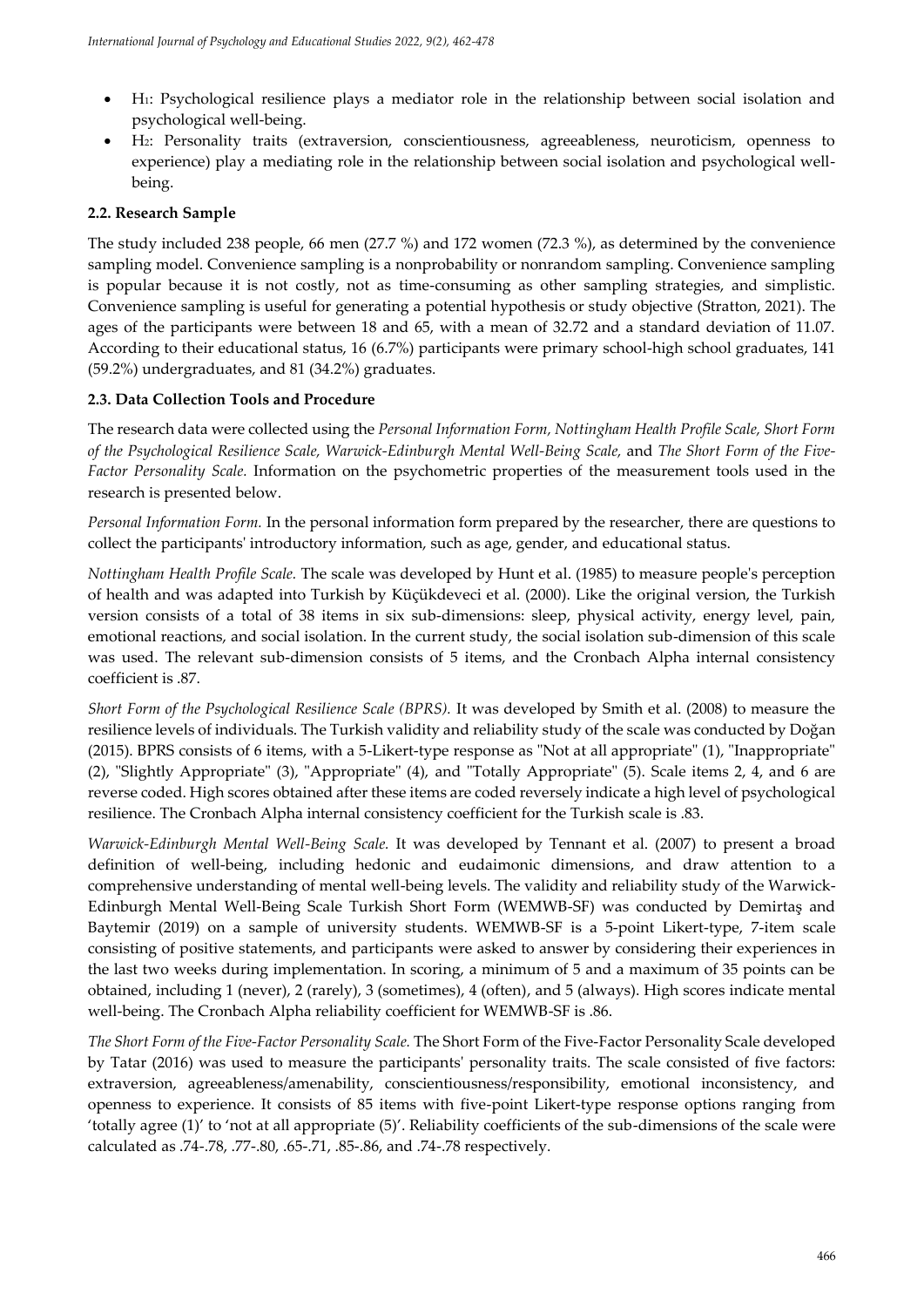#### **2.4. Data Analysis**

A regression analysis based on the bootstrap method was performed to determine the mediating role of psychological resilience and personality dimensions in the effect of social isolation on psychological well-being (Hayes, 2018). 5000 resampling options were preferred with the bootstrap technique during the analyzes using the Process Macro program developed by Hayes (2018). In the mediation effect analysis performed with the bootstrap technique, the values in the 95% confidence interval (CI) obtained as a result of the analysis should not include the zero (0) value for the research hypothesis to be accepted (MacKinnon et al., 2004, as cited in Gürbüz, 2019). Before the analysis, the required assumptions such as normality, multicollinearity, independence of residuals, extreme values, etc., were checked, and analyzes were carried out, assuming that no violations were found.

# **2.5. Ethical**

Ethical permission of the study was provided by Düzce University Scientific Research and Publication Ethics Committee with the approval number 2021/201 and date 29.07.2021. The research data were obtained online via Google Forms completely voluntarily.

#### **3. Findings**

In this part of the study, findings regarding the mediating effect of psychological resilience and personality traits in the relationship between social isolation and psychological well-being are included. First, the correlations between continuous variables were presented, and then the mediation effects were tested.

Pearson Moments correlation analysis was performed to determine the relationships between social isolation, resilience, personality dimensions, and psychological well-being, and the results are presented in Table 1 below.

| $\sim$ creditating $\approx$ mixements in the $\sim$ equivalent ratio compared to $\sim$ |            |           |           |           |           |           |          |  |
|------------------------------------------------------------------------------------------|------------|-----------|-----------|-----------|-----------|-----------|----------|--|
|                                                                                          |            |           | 3         | 4         | 5         | 6         |          |  |
| 1. Social Isolation                                                                      |            |           |           |           |           |           |          |  |
| 2. Psychological Resilience                                                              | $-.332**$  |           |           |           |           |           |          |  |
| 3. Extraversion                                                                          | $.279**$   | $-.256**$ |           |           |           |           |          |  |
| 4. Agreeableness                                                                         | $.309**$   | $-.010$   | .124      |           |           |           |          |  |
| 5. Conscientiousness                                                                     | $.265**$   | $-.316**$ | $.222**$  | $.180**$  |           |           |          |  |
| 6. Neuroticism                                                                           | $-.532**$  | $.570**$  | $-.281**$ | $-.209**$ | $-.385**$ |           |          |  |
| 7. Openness to experience                                                                | .075       | $-.168**$ | $.313**$  | $.268**$  | $.146*$   | $-.215**$ |          |  |
| 8. Psychological Well-being                                                              | $-0.553**$ | $.582**$  | $-.361**$ | $-.242**$ | $-455**$  | $.655**$  | $-158^*$ |  |

**Table 1.** *Correlation Analysis Results between School Climate and School Effectiveness Social Isolation, Resilience, Personality Dimensions and Psychological Well-being*

\*\*p<.01, \*p<.05

As seen in Table 1, significant negative relationships were found between social isolation and mental wellbeing (r=-.553; p=.000) and psychological resilience (r=-.332; p=.000) during the COVID-19 pandemic. There is a positive and significant relationship between psychological resilience and psychological well-being (r=.582; p=.000). When the relationships between psychological well-being and personality dimensions were examined, it can be seen that the relationships between extraversion (r=-.361; p=.000), agreeableness (r=-.242;  $p=0.00$ ), conscientiousness (r=-.455; p=.000), and openness to experience (r=-.455; p=.015) is negative and significant. In contrast, there is a positive and significant relationship with neuroticism (r=.655; p=.000).

#### *Findings on the Mediating Role of Resilience*

Within the scope of the study's first hypothesis, the findings regarding the mediating role of psychological resilience in the relationship between social isolation and psychological well-being are presented in Figure 1 below (Note: Unstandardized coefficients have been reported.).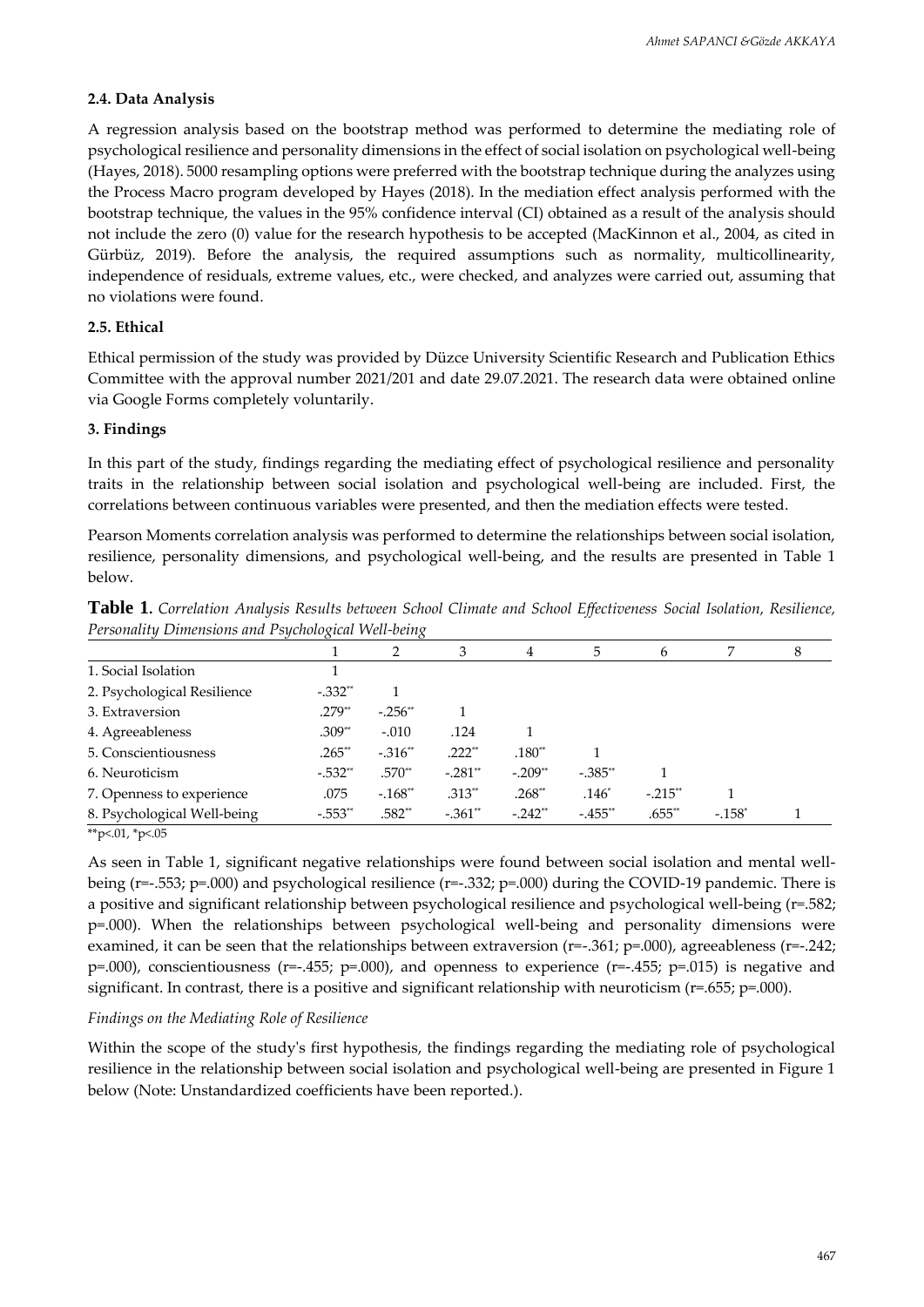

**Figure 1.** *The Mediating Role of Psychological Resilience in the Relationship Between Social Isolation and Psychological Well-Being (N=238)*

In Figure 1, the indirect effect of psychological resilience on the effect of social isolation on psychological wellbeing was examined according to the confidence intervals obtained with the Bootstrap technique. It was found that the effect of social isolation on mental well-being was significant and psychological resilience mediated the relationship between social isolation and psychological well-being (*b*= -.198, 95% BCA CI [-.2851, -.1167]). The fully standardized effect size of the mediator effect is  $(K^2)$ =-.15. When interpreting effect sizes, it is interpreted as a low effect if it is close to  $K^2$ = .01; medium if it is close to  $K^2$ = .09; and high if it is close to  $K^2$ = .25 (Preacher & Kelley, 2011, as cited in Gürbüz, 2019, p.64). The value calculated in this study corresponds to the medium effect size, and the study's first hypothesis was confirmed.

#### *Findings on the Mediating Role of Conscientiousness*

Within the scope of the study's second hypothesis, the mediating role of personality traits in the relationship between social isolation and psychological well-being was examined. Since personality consists of five subdimensions, separate mediation analyzes were conducted for each dimension. In this context, the findings regarding the mediating role of the conscientiousness dimension of personality are presented in Figure 2 below (Note: Unstandardized coefficients have been reported).



**Figure 2.** *The Mediating Role of Conscientiousness, which is a Personality Factor, in the Relationship Between Social Isolation and Psychological Well-Being*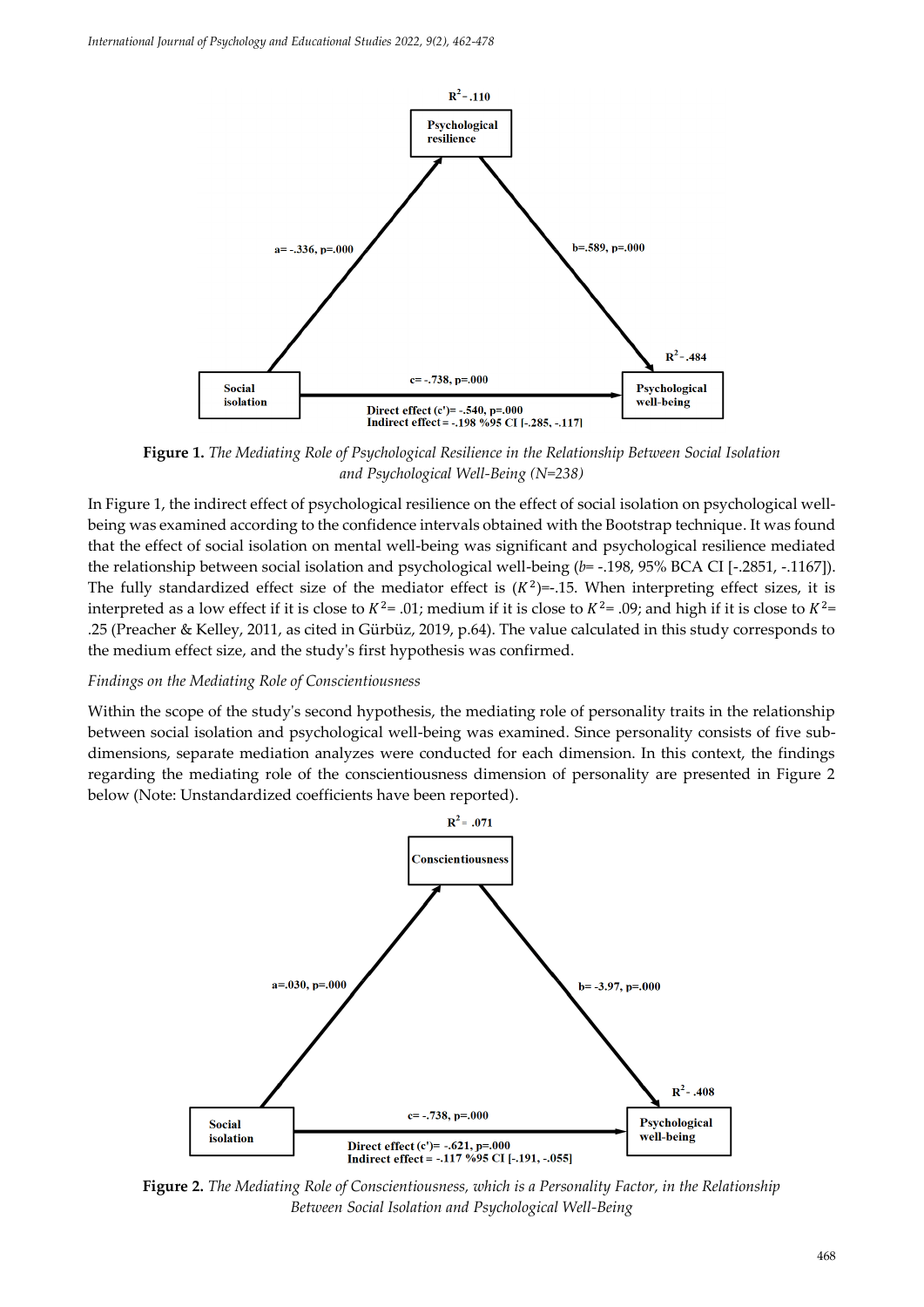According to the findings presented in Figure 2, the conscientiousness factor indirectly affects the relationship between social isolation and psychological well-being. In other words, the effect of social isolation on psychological well-being is significant, and the conscientiousness factor of personality mediates the relationship between social isolation and psychological well-being (*b*= -.117, 95% BCA CI [-.191, -.055]). The fully standardized effect size of the mediator effect is  $(K^2)$ =-.09, and this corresponds to the medium effect size.

#### *Findings on the Mediating Role of Neuroticism*

The findings regarding the mediating role of the neuroticism dimension of personality in the relationship between social isolation and mental well-being are presented in Figure 3 below (Note: Unstandardized coefficients have been reported).



**Figure 3.** *The Mediating Role of Neuroticism, which is a Personality Factor, in the Relationship Between Social Isolation and Psychological Well-Being*

As seen in Figure 3, it was found that the effect of social isolation on mental well-being was significant, and neuroticism mediated the relationship between social isolation and well-being (*b*= -.358, 95% BCA CI [-.477, - .252]). The fully standardized effect size of the mediation effect  $(K^2)$  is -.27, which corresponds to a high effect size.

#### *Findings on the Mediating Role of Extraversion*

The findings regarding the mediating role of extraversion in the relationship between social isolation and psychological well-being are presented in Figure 4 below (Note: Unstandardized coefficients have been reported).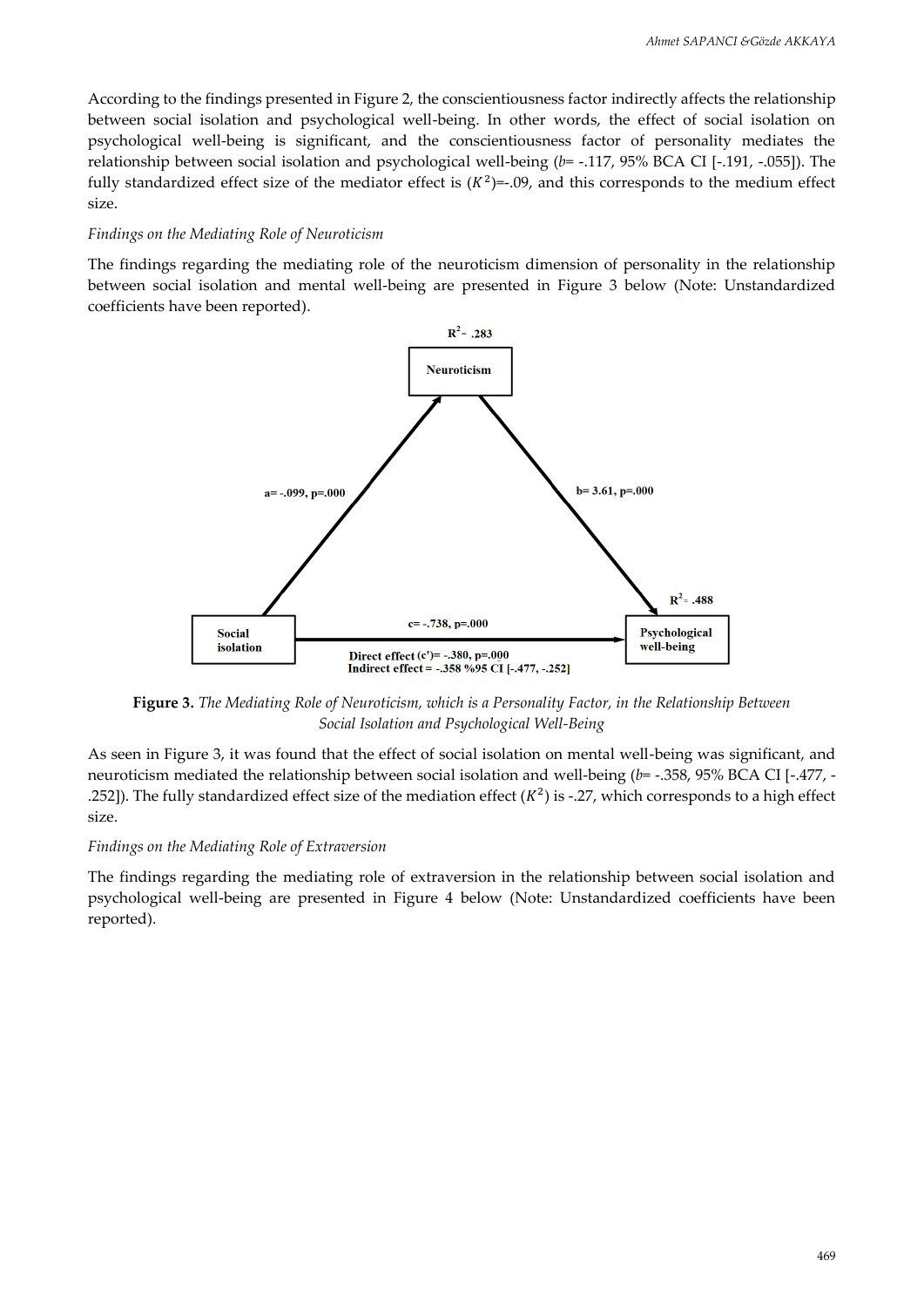

**Figure 4.** *The Mediating Role of Extraversion, which is a Personality Factor, in the Relationship Between Social Isolation and Psychological Well-Being*

As seen in Figure 4, the effect of social isolation on mental well-being is significant, and extraversion plays a mediating role in the relationship between social isolation and well-being (*b*= -.084, 95% BCA CI [-.151, -.033]). The fully standardized effect size  $(K^2)$  of the effect is -.06, which corresponds to a low effect size.

#### *Findings on the Mediating Role of Openness to Experience*

The findings regarding the mediating role of openness to experience in the relationship between social isolation and psychological well-being are presented in Figure 5 below (Note: Unstandardized coefficients have been reported).



**Figure 5.** *The Mediating Role of Openness to Experience, which is a Personality Factor, in the Relationship Between Social Isolation and Psychological Well-being*

In Figure 5, whether the openness to experience factor has an indirect effect on the effect of social isolation on psychological well-being was calculated according to the confidence intervals obtained with the Bootstrap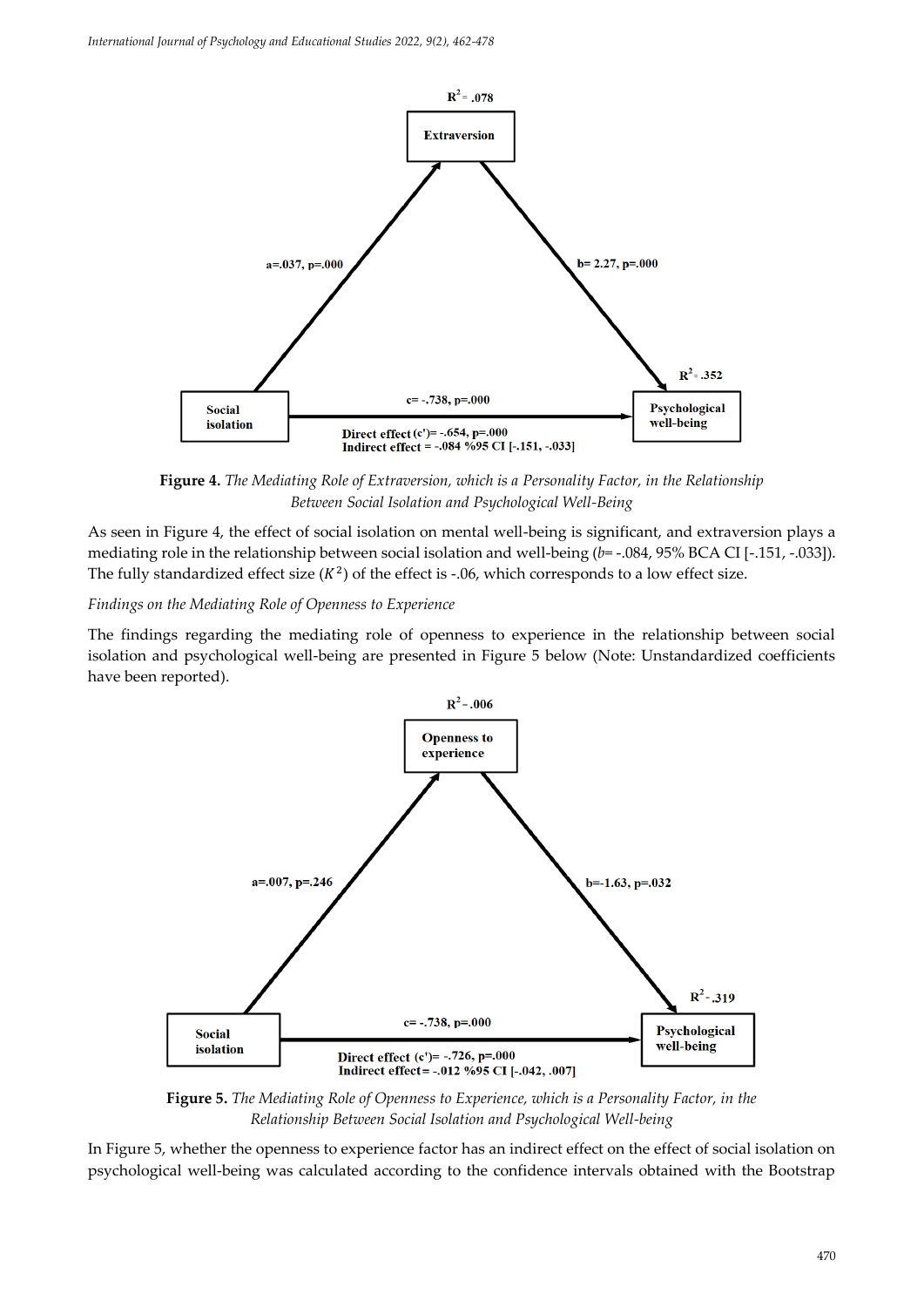technique. It was found that the mediating effect of openness to experience in the relationship between social isolation and mental well-being was not statistically significant ( $b$ = -. 012, 95% BCA CI [-.042,.007]).

# *Findings on the Mediating Role of Agreeableness*

The findings regarding the mediating role of the agreeableness dimension of the personality in the relationship between social isolation and psychological well-being are presented in Figure 6 below (Note: Unstandardized coefficients have been reported).



**Figure 6.** *The Mediating Role of Agreeableness, which is a Personality Factor, in the Relationship Between Social Isolation and Psychological Well-Being*

In Figure 6, whether the agreeableness factor has an indirect effect on the effect of social isolation on psychological well-being was calculated according to the confidence intervals obtained with the Bootstrap technique. It was found that the mediating effect of amenability in the relationship between social isolation and psychological health was not significant (*b*= -.032, 95% BCA CI [-.088, .019]).

According to these findings, within the scope of the second hypothesis, the mediating role of the personality dimensions in the relationship between social isolation and psychological health was tested. The mediating role of conscientiousness, neuroticism and extraversion was confirmed, while the mediating roles of agreeableness and openness to experience dimensions were not statistically significant.

# **4. Conclusion, Discussion, and Recommendations**

To the best of our knowledge, the present study is the first study that reveals the mediating effect of resilience and personality traits on social isolation perception on individuals' psychological well-being during the pandemic. Two hypotheses were tested in the study. The findings confirmed the first hypothesis. Accordingly, individuals' perception of social isolation during the pandemic process impacted psychological well-being and psychological resilience mediated this relationship. A negative relationship was found between the perception of social isolation and resilience, according to which participants with high levels of resilience had a lower perception of social isolation. A negative relationship was found between the perception of social isolation and psychological well-being. Accordingly, as the perception of social isolation increases, the mental well-being scores of the participants decreases. The findings of this study are consistent with the findings of Havnen et al. (2020) that resilience plays a mediating role in stress-related anxiety and depression during social isolation. The high-resilience group has lower stress-related anxiety and depression levels than the lowresilience group. Studies examining the correlations between the relevant variables reveal that social isolation is negatively related to the mental health of individuals and that psychological resilience may be a protective factor in this process (Bilge & Bilge, 2020; Paredes et al., 2021; Salah et al., 2021). It is a widely accepted idea that psychological resilience, as a subjective feature, has a protective effect on mental health and is closely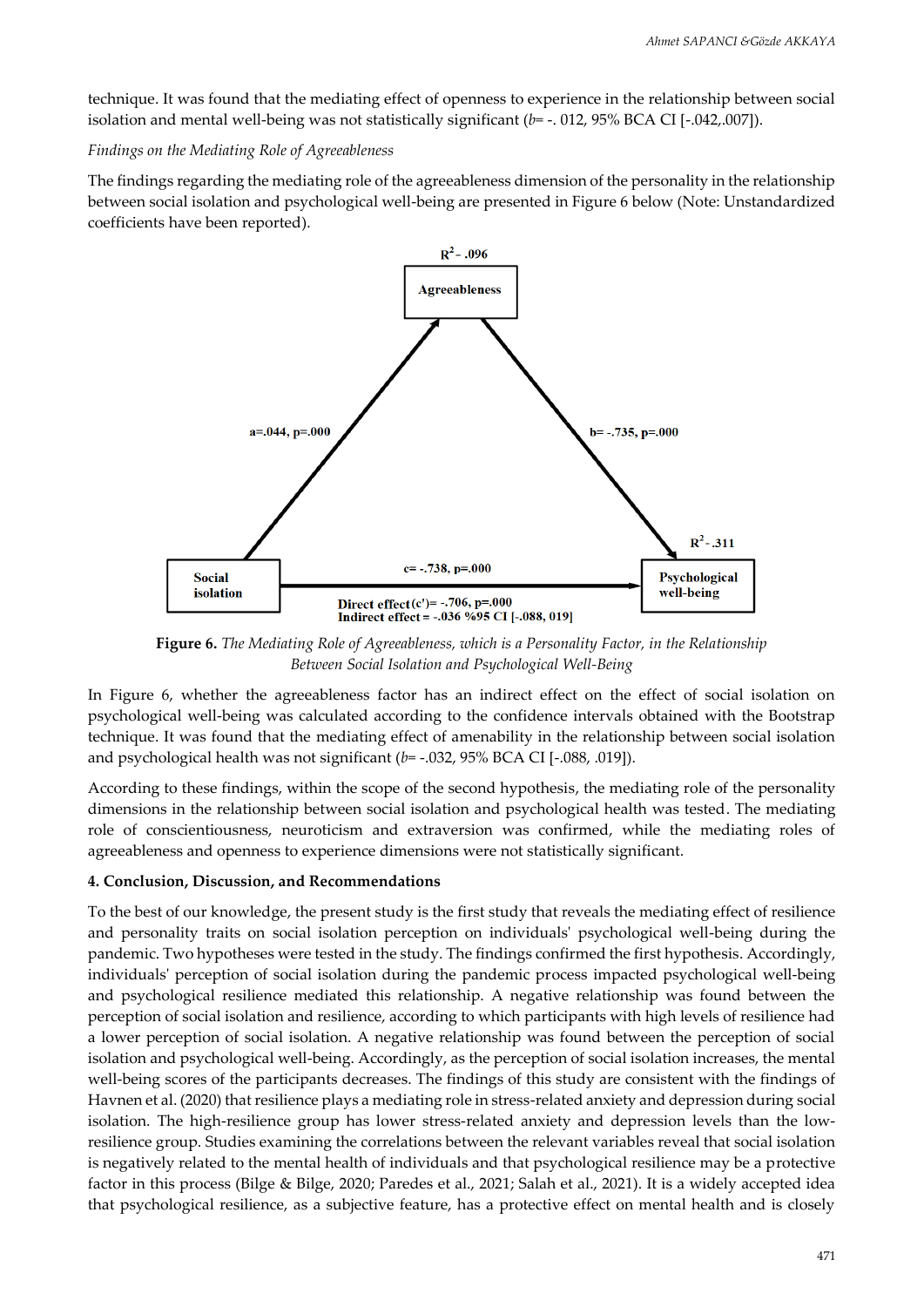related to psychological well-being (Connor & Zhang, 2006; Kuntz et al., 2016). This idea is in line with the approach of the World Health Organization, which defines mental health beyond the absence of a disease, as well-being and functioning in daily life (Keyes, 2002 as cited in Davydov et al., 2010; WHO, 2005).

Within the scope of the second hypothesis that personality traits play a mediating role in the relationship between the perception of social isolation and psychological well-being, the mediation effect was tested for each of the five sub-dimensions of personality: extraversion, agreeableness, conscientiousness, neuroticism, and openness to experience. According to the findings, while the mediating effect of extraversion, conscientiousness, and neuroticism was confirmed, the mediating role of openness to experience and agreeableness dimensions was not significant.

When the correlations between the perception of social isolation and personality traits were examined, it was seen that there was a positive relationship with extraversion, conscientiousness, and agreeableness, and a negative relationship with neuroticism. It was found that the relationship with the openness to experience sub-dimension was not significant. There is a positive relationship between mental well-being and neuroticism, and a negative relationship between mental well-being and extraversion, agreeableness, responsibility, and openness to experience.

Our findings are consistent with the studies which show that individuals with high levels of extraversion perceive social isolation as more restrictive during the quarantine period than individuals with low extraversion (Modersitzki et al.2020). Additionally, the lack of social stimulus due to isolation may cause more stress in extroverted individuals (Klapproth et al., 2020; Liu et al., 2021; Rotas & Cahapay, 2021), and as a result, psychological well-being decreases and mental health is negatively affected (Gupta & Parimal, 2020; Weib et al., 2020; Zacher & Rudolph, 2021). In a study conducted by Weib et al. (2020), the findings that the mental health status of individuals with high extraversion scores is directly related to their perceptions of social isolation and mental health status of these individuals improved during the periods when the measures were relaxed, support the positive relationship between the extroversion and social isolation perception scores shown in the current study. Extraverted individuals tend to participate in social activities, have social status, and interact with crowded human communities (Anderson et al., 2001; Sherman et al., 2015). For this reason, quarantine conditions may have been perceived as more isolating for extroverted individuals and therefore had a negative effect on their psychological well-being (Buecker et al., 2020; Ullah et al., 2021). Introverts, unlike extroverts, are more concerned with their inner world. Therefore, loneliness is preferable for them and is associated with psychological well-being (Hills & Argly, 2001). This fundamental difference may have enabled introverts to perceive social isolation as less isolating and maintain their psychological well-being. Anglim and Horwood's (2021) study with 1132 participants in Australia found that the positive and protective effects of the five-factor personality traits on mental well-being during the pandemic-related restrictions were weakened, and the most weakened sub-dimension was extraversion. This is an important finding supporting the results of this study.

Our findings show that individuals who score high in the sub-dimensions of agreeableness and responsibility have high social isolation perception scores and lower mental well-being scores. Different results have been reported in the literature related to the relevant sub-dimensions. Schmutte and Ryff (1997) stated that under normal conditions, psychological well-being is related to all sub-dimensions of the five factors, the subdimension of responsibility is highly related to the individual's having a purpose in life, and the subdimension of agreeableness is highly related to the individual's ability to establish positive interpersonal relationships. However, the social isolation created by the pandemic and the uncertainties about the future may have led to confusion about the purpose of their lives in individuals with high responsibility scores and a decrease in the satisfaction of individuals with high agreeableness scores from interpersonal relationships. It is thought that high scores in the sub-dimensions of agreeableness and responsibility are negatively related to loneliness (Buecker et al., 2020). Those in the agreeableness dimension are empathetic, enjoy establishing warm and close relationships with others, and tend to avoid conflict (Jensen-Campbell et al., 2002, as cited in Buecker et al., 2020). Social acceptance and popularity are important for these people (Nikitin & Freund,2015). Evidence indicates that high scores on the responsibility dimension tend to have regular and frequent contact and communication with family members (Asendorpf & Wilpers, 1998, as cited in Buecker et al., 2020). Perception of social isolation may have increased the feeling of loneliness and lowered their psychological well-being levels in individuals with high scores in the sub-dimensions of agreeableness and responsibility.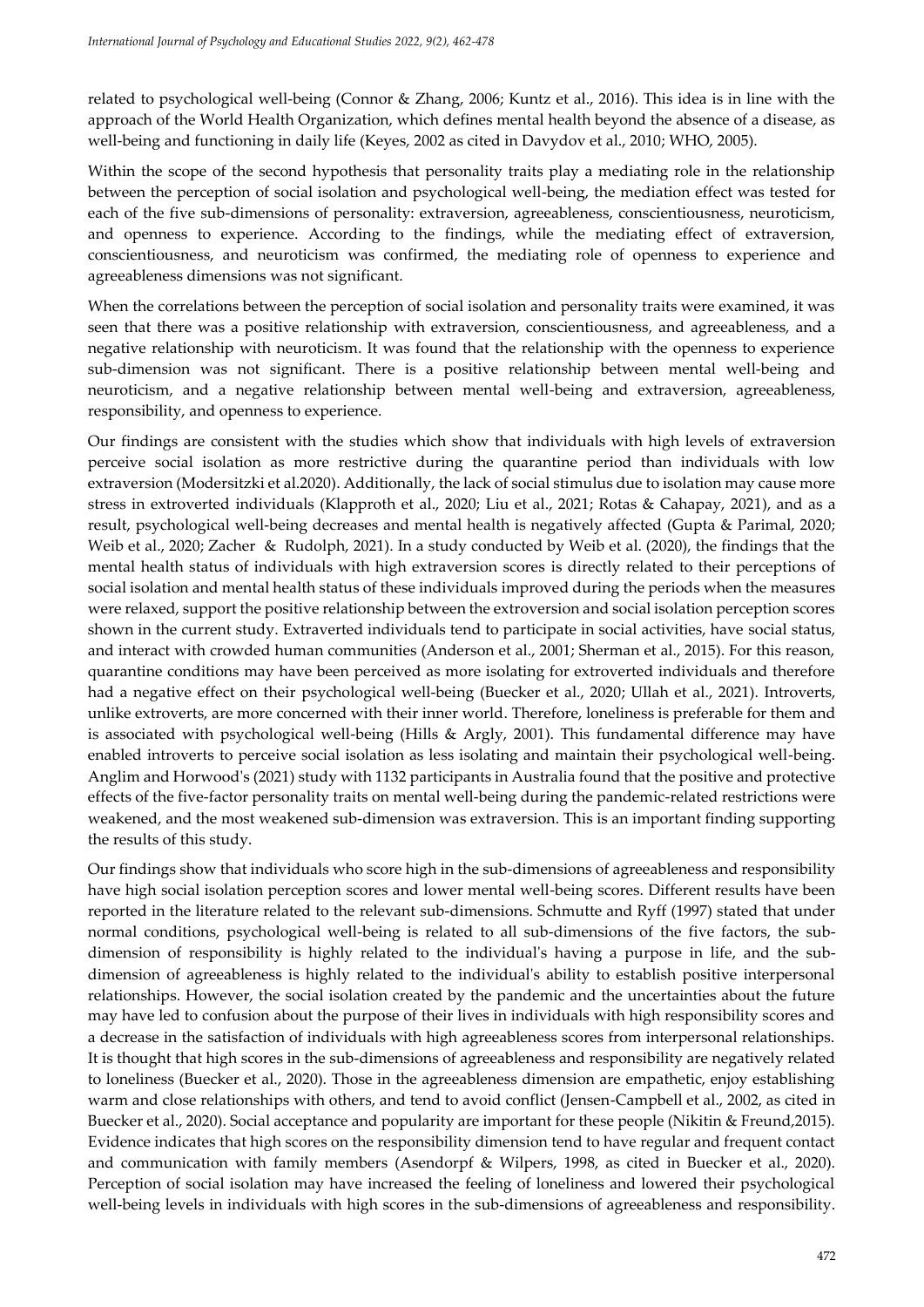On the other hand, some studies in the literature report that the positive effects of agreeableness and responsibility sub-dimensions on mental well-being continue under pandemic conditions (Gupta & Parimal, 2020; Li et al., 2021; Zhang et al., 2021).

A limited number of studies in the literature report that the neuroticism sub-dimension carries a risk for mental health in pandemic conditions (Copkova, 2021; Gupta & Parimal, 2020; Li et al., 2021; Nikcevic et al., 2020; Shokrkon & Nicoladis, 2021; Zhang et al., 2021). On the other hand, the present study's findings show a negative relationship between the perception of social isolation and neuroticism and a positive relationship between neuroticism and mental well-being. Although the evidence is limited, it has been reported that there is a positive relationship between loneliness and neuroticism (Buecker et al., 2020). Neurotic individuals may be vulnerable to social stressors and excessively anxious about social acceptance (Denissen & Penke, 2008). For this reason, the loneliness brought about by social isolation may have reduced the frequency of neurotic individuals' encountering social stressors in daily life and positively affected their mental well-being.

Furthermore, it is known that neurotic individuals tend to perceive current conditions as more dangerous than they are (Schneider, 2004), catastrophize more easily, and underestimate their coping capacity (Breslau & Schultz, 2013). Social isolation may be considered a precautionary measure to prevent transmission, a situation that prevents a possible illness and disaster for neurotic individuals and helps them regulate stress and anxiety related to the disease.

The present study shows that the mediating effect of openness to experience sub-dimension in the relationship between social isolation and mental well-being is not significant. The correlations between social isolation and openness to experience are statistically insignificant, and the correlations between openness to experience and mental well-being are low but negative. A study reporting a negative relationship between openness to experience and mental well-being (Gupta & Parimal, 2020) is consistent with the current study. Gori et al. (2021) reported that openness to experience, which is closely related to mental well-being, does not function as well as in normal conditions in the pandemic process. A limited number of research findings in the literature report that individuals with high openness to experience scores evaluıate the pandemic restrictions less negatively and that there is a positive correlation between openness to experience and psychological wellbeing (Modersitzki et al., 2020; Zhang et al., 2021). The fact that individuals in the openness to experience dimension tend to evaluate events and situations as less stressful (Ebstrup et al., 2011) may explain why social isolation scores in the current study were statistically insignificant. The fact that openness to experience, as a factor closely related to resilience, enables more flexible coping with stressful situations (Kocjan et al., 2020). The increase in the tendency to use mature defense mechanisms such as reasoning, humor and intellectualization (Soldz et al., 1995) may have enabled these individuals to maintain their psychological wellbeing levels to a large extent.

The pandemic process forces people to make abrupt and drastic changes in their daily lives. While extroversion, agreeableness, responsibility, and openness to experience are adaptive for psychological wellbeing in a world where there is social contact and life continues in a predictable balance, they may not be sufficiently adaptive to the needs of this period, context, and time during periods of lockdown and isolation.

The current study is among the first to look into the role of resilience and personality traits in mediating the effect of social isolation perception on psychological health. The majority of the study's participants are female, with approximately 93 percent undergraduates or graduates. As a result, generalizing the results to different gender and educational groups has limitations. The study was carried out on a Turkish sample. For future researchers, conducting new studies with samples where the number of female and male participants is close to each other and where enough participants from different education levels are represented may contribute to the generalizability of the results obtained. In addition, the quarantine measures used in the COVID-19 process vary according to the country. It is recommended to conduct cross-cultural studies on how social isolation affects psychological well-being in this context.

#### **5. References**

Anderson, C., John, O. P., Keltner, D., & Kring, A. M. (2001). Who attains social status? Effects of personality and physical attractiveness in social groups. *Journal of Personality and Social Psychology*, *81*, 116– 132. [https://doi.org/10.1037//0022](https://doi.org/10.1037/0022-3514.81.1.116)–3514.81.1.116.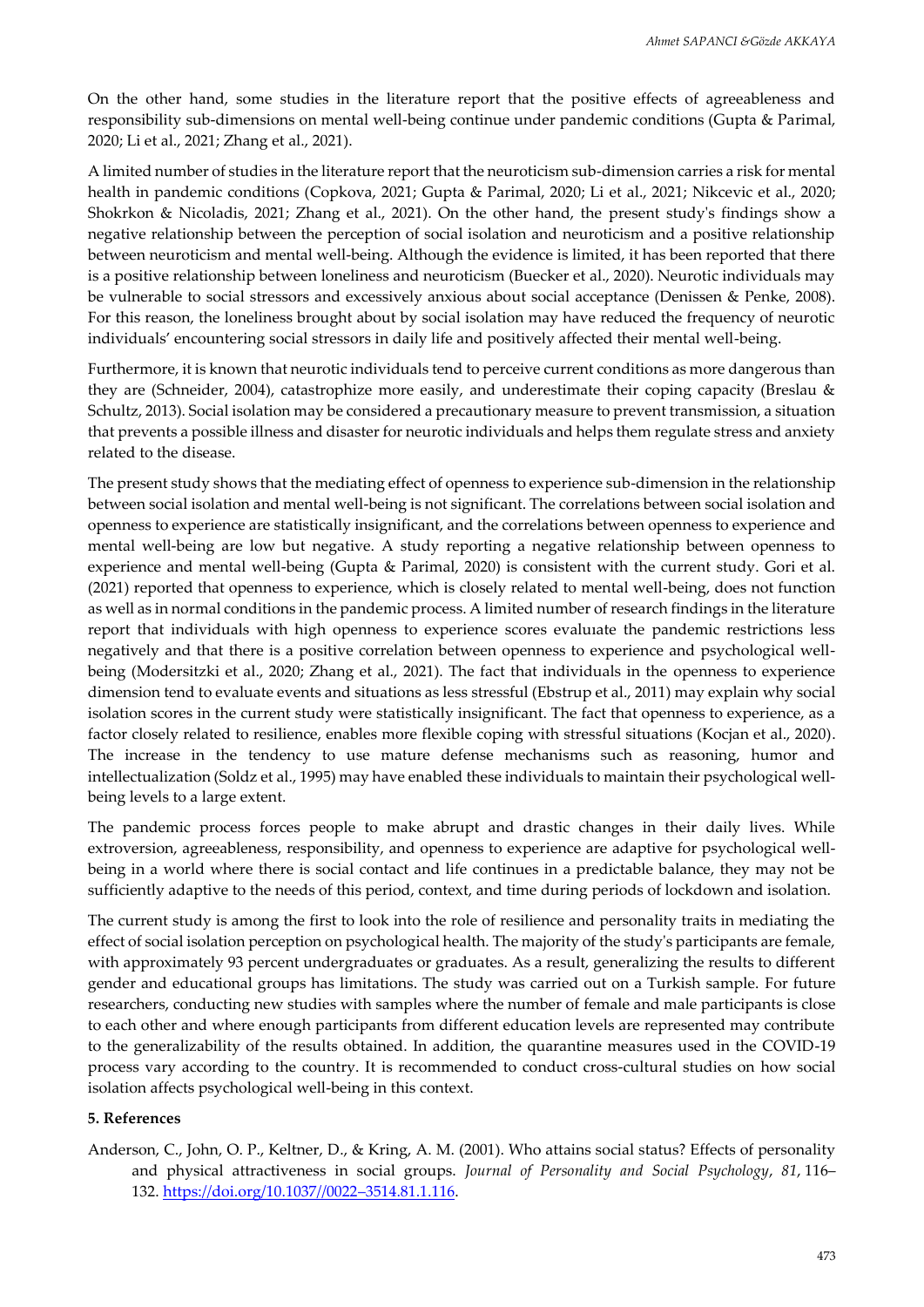- Anglim, J., & Horwood, S. (2021). Effect of the COVID-19 pandemic and big five personality on subjective and psychological well-being. *Social Psychological and Personality Science, 12*(8), 1527–1537. <https://doi.org/10.1177/1948550620983047>
- Bilge, Y., & Bilge, Y. (2020). Investigation of the effects of corona virus pandemic and social isolation on psychological symptoms in terms of psychological resilience and coping styles (tur). *Journal of Clinical Psychiatry*, *23*(Supp: 1), 38-51. <http://dx.doi.org/10.5505/kpd.2020.66934>
- Buecker, S., Maes, M., Denissen, J. J., & Luhmann, M. (2020). Loneliness and the big five personality traits: A meta-analysis. *European Journal of Personality, 34*(1), 8–28. <https://doi.org/10.1002/per.2229>
- Breslau, N., & Schultz, L. (2013). Neuroticism and post-traumatic stress disorder: a prospective investigation. *Psychological Medicine*, *43*(8), 1697–1702.<https://doi.org/10.1017/S0033291712002632>
- Brooks, S. K., Webster, R. K., Smith, L. E., Woodland, L., Wessely, S., Greenberg, N., & Rubin, G. J. (2020). The psychological impact of quarantine and how to reduce it: rapid review of the evidence. *The Lancet*, *395*(10227), 912-920. [https://doi.org/10.1016/S0140-6736\(20\)30460-8](https://doi.org/10.1016/S0140-6736(20)30460-8)
- Burger, M. J. (2006). *Kişilik*. Kaknüs yayınları
- Cacioppo, J. T., & Patrick, W. (2008). *Loneliness: Human nature and the need for social connection*. W W Norton & Co.
- Connor, K. M., & Zhang, W. (2006). Recent advances in the understanding and treatment of anxiety disorders. Resilience: determinants, measurement, and treatment responsiveness. *CNS spectrums*, *11*(10 Suppl 12), 5–12.<https://doi.org/10.1017/s1092852900025797>
- Čopková, R. (2021). The relationship between burnout syndrome and boreout syndrome of secondary school teachers during COVID-19. *Journal of Pedagogical Research, 5*(2), 138-151. <http://dx.doi.org/10.33902/JPR.202126982>
- Costa, P. T., & McCrae, R. R. (1988). From catalog to classification: Murray's needs and the five-factor model. *Journal of Personality and Social Psychology, 55*(2), 258-265. https://doi.org/10.1037/0022-3514.55.2.258
- Cullen, W., Gulati, G., & Kelly, B. D. (2020). Mental health in the COVID-19 pandemic. *QJM : Monthly Journal of the Association of Physicians*, *113*(5), 311–312[. https://doi.org/10.1093/qjmed/hcaa110](https://doi.org/10.1093/qjmed/hcaa110)
- Davydov, D. M., Stewart, R., Ritchie, K., & Chaudieu, I. (2010). Resilience and mental health. *Clinical Psychology Review*, *30*(5), 479-495. <https://doi.org/10.1016/j.cpr.2010.03.003>
- Demirtaş, A. S., & Baytemir, K. (2019). Warwıck-Edınburgh mental iyi oluş ölçeği kısa formu'nun Türkçe'ye uyarlanması: Geçerlik ve güvenirlik çalışması. *Elektronik Sosyal Bilimler Dergisi*, *18*(70), 689-701. <http://dx.doi.org/10.17755/esosder.432708>
- Denissen, J. J., & Penke, L. (2008). Neuroticism predicts reactions to cues of social inclusion. *European Journal of Personality: Published for the European Association of Personality Psychology*, *22*(6), 497-517. <https://doi.org/10.1002/per.682>
- Doğan, T. (2015). Kısa psikolojik sağlamlık ölçeği'nin Türkçe uyarlaması: Geçerlik ve güvenirlik çalışması. *The Journal of Happiness & Well-Being*, *3*(1), 93-102.
- Ebstrup, J. F., Eplov, L. F., Pisinger, C., & Jørgensen, T. (2011). Association between the five factor personality traits and perceived stress: is the effect mediated by general self-efficacy? *Anxiety, Stress, and Coping*, *24*(4), 407–419.<https://doi.org/10.1080/10615806.2010.540012>
- Fernandez-Rio, J., Cecchini, J. A., Mendez-Gimenez, A., & Carriedo, A. (2021). Mental well-being profiles and physical activity in times of social isolation by the COVID-19: a latent class analysis. *International Journal of Sport and Exercise Psychology*, 1-15. <https://doi.org/10.1080/1612197X.2021.1877328>
- Fletcher, D., & Sarkar, M. (2013). Psychological resilience: A review and critique of definitions, concepts, and theory. *European Psychologist, 18*, 12-23.<http://dx.doi.org/10.1027/1016-9040/a000124>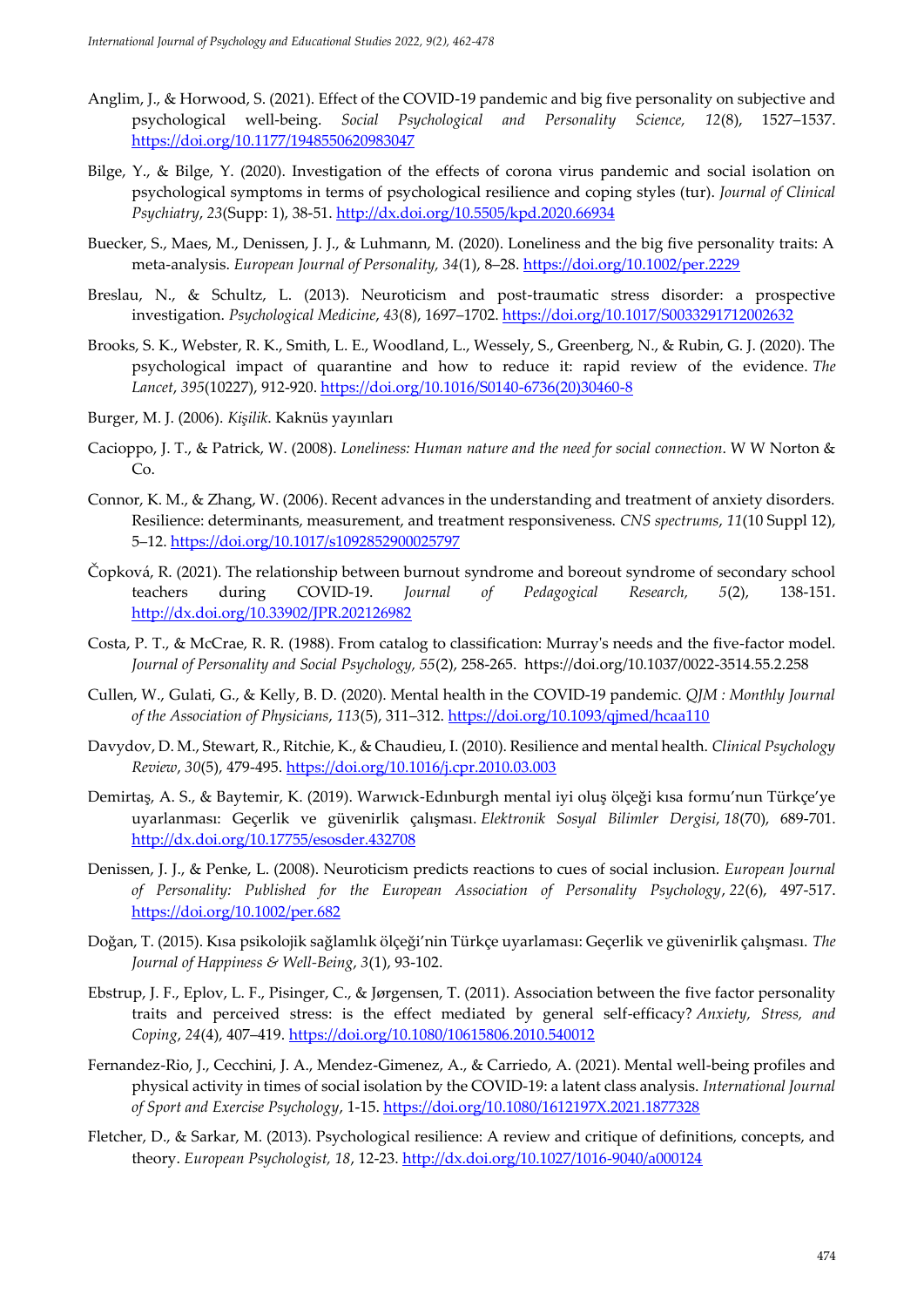- Gori, A., Topino, E., Palazzeschi, L., & Di Fabio, A. (2021). Which personality traits can mitigate the impact of the pandemic? Assessment of the relationship between personality traits and traumatic events in the COVID-19 pandemic as mediated by defense mechanisms. *Plos One*, *16*(5), e0251984. <https://doi.org/10.1371/journal.pone.0251984>
- Gupta, K., & Parimal, B. S. (2020). Relationship between personality dimensions and psychological well-being among university students during pandemic lockdown. *Journal of Global Resources Volume*, *6*(01a), 10-19. <https://doi.org/10.46587/JGR.2020.v06si01.002>
- Gürbüz, S. (2019). *Sosyal bilimlerde aracı, düzenleyici ve durumsal etki analizleri*. Seçkin Yayıncılık.
- Hayes, A. F. (2018). *Introduction to mediation, moderation and conditional process analysis.* The Guilford Press.
- Havnen, A., Anyan, F., Hjemdal, O., Solem, S., Gurigard Riksfjord, M., & Hagen, K. (2020). Resilience moderates negative outcome from stress during the COVID-19 pandemic: a moderated-mediation approach. *International Journal of Environmental Research and Public Health*, *17*(18), 6461. <https://doi.org/10.3390/ijerph17186461>
- Hills, P., & Argyle, M. (2001). Happiness, introversion–extraversion and happy introverts. *Personality and Individual Differences, 30*(4), 595–608. [https://doi.org/10.1016/S0191-8869\(00\)00058-1](https://doi.org/10.1016/S0191-8869(00)00058-1)
- Hoffart, A., Johnson, S. U., & Ebrahimi, O. V. (2020). Loneliness and social distancing during the COVID-19 pandemic: Risk factors and associations with psychopathology. *Frontiers in Psychiatry*, *11*, 589127. <https://doi.org/10.3389/fpsyt.2020.589127>
- Hossain, M. M., Sultana, A., & Purohit, N. (2020). Mental health outcomes of quarantine and isolation for infection prevention: a systematic umbrella review of the global evidence. *Epidemiology and Health*, *42*, e2020038.<https://doi.org/10.4178/epih.e2020038>
- Hunt, S. M., McEwen, J., & McKenna, S. P. (1985). Measuring health status: a new tool for clinicians and epidemiologists. *The Journal of the Royal College of General Practitioners, 35*(273), 185–188.
- Hwang, T. J., Rabheru, K., Peisah, C., Reichman, W., & Ikeda, M. (2020). Loneliness and social isolation during the COVID-19 pandemic. *International Psychogeriatrics*, *32*(10), 1217-1220.
- Killgore, W., Taylor, E. C., Cloonan, S. A., & Dailey, N. S. (2020). Psychological resilience during the COVID-19 lockdown. *Psychiatry Research*, *291*, 113216.<https://doi.org/10.1016/j.psychres.2020.113216>
- Klapproth, F., Federkeil, L., Heinschke, F., & Jungmann, T. (2020). Teachers' experiences of stress and their coping strategies during COVID-19 induced distance teaching. *Journal of Pedagogical Research, 4*(4), 444- 452.<https://doi.org/10.33902/JPR.2020062805>
- Kocjan, G.Z, Kavčič, T., & Avsec, A. (2020). Resilience matters: Explaining the association between personality and psychological functioning during the COVID-19 pandemic. *International Journal of Clinical and Health Psychology IJCHP*, *21*(1), 100198.<https://doi.org/10.1016/j.ijchp.2020.08.002>
- Kuntz, J. R. C., Näswall, K., & Malinen, S. (2016). Resilient employees in resilient organizations: Flourishing beyond adversity. *Industrial and Organizational Psychology, 9*, 456–462. <https://doi.org/10.1017/iop.2016.39>
- Kücükdeveci, A. A., McKenna, S. P., Kutlay, S., Gürsel, Y., Whalley, D., & Arasil, T. (2000). The development and psychometric assessment of the Turkish version of the nottingham health profile. *International Journal of Rehabilitation Research*, *23*(1), 31-38. <https://doi.org/10.1097/00004356-200023010-00004>
- Larsen, R. J., & Eid, M. (2008). Ed Diener and the science of subjective well-being. In M. Eid & R. J. Larsen(Eds.), *The science of subjective well-being* (pp. 113). Guilford Press.
- Lee, C. M., Cadigan, J. M., & Rhew, I. C. (2020). Increases in loneliness among young adults during the COVID-19 pandemic and association with increases in mental health problems. *Journal of Adolescent Health*, *67*(5), 714-717. <https://doi.org/10.1016/j.jadohealth.2020.08.009>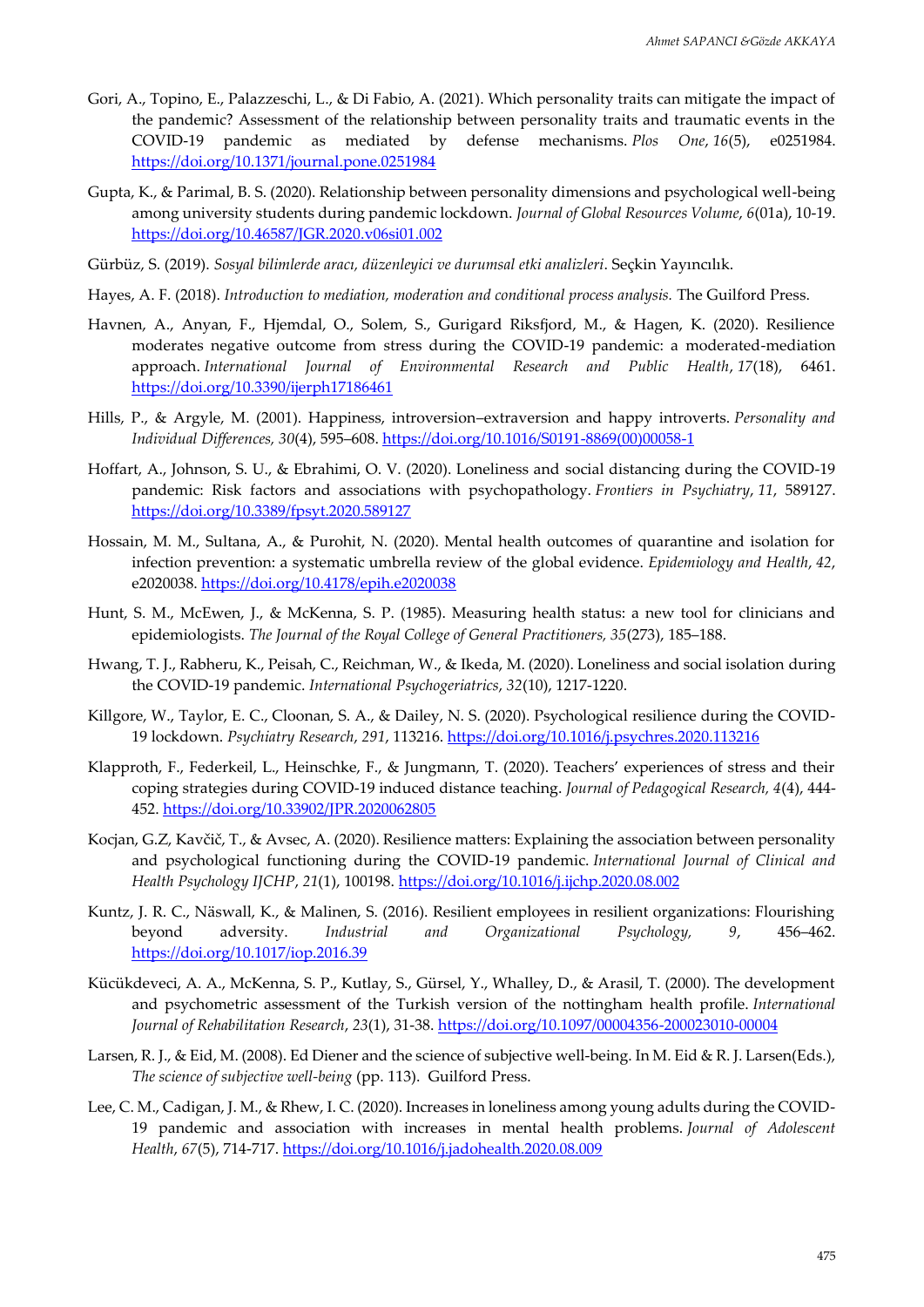- Li, M., Ahmed, M. Z., Hiramoni, F. A., Zhou, A., Ahmed, O., & Griffiths, M. D. (2021). Mental health and personality traits during COVID-19 in china: A latent profile analysis. *International Journal of Environmental Research and Public Health*, *18*(16), 8693. <https://doi.org/10.3390/ijerph18168693>
- Liu, S., Lithopoulos, A., Zhang, C. Q., Garcia-Barrera, M. A., & Rhodes, R. E. (2021). Personality and perceived stress during COVID-19 pandemic: Testing the mediating role of perceived threat and efficacy. *Personality and Individual Differences*, *168*, 110351.<https://doi.org/10.1016/j.paid.2020.110351>
- McCrae, R. R., & Costa, P. T. (1987). Validation of the five-factor model of personality across instruments and observers. *Journal of Personality and Social Psychology, 52*(1), 81–90. [https://doi.org/10.1037/0022-](https://doi.org/10.1037/0022-3514.52.1.81) [3514.52.1.81](https://doi.org/10.1037/0022-3514.52.1.81)
- McCrae, R. R., & Costa, P. T. (1989). More reasons to adopt the five-factor model. *American Psychologist, 44*(2), 451–452.<https://doi.org/10.1037/0003-066X.44.2.451>
- Modersitzki, N., Phan, L. V., Kuper, N., & Rauthmann, J. F. (2021). Who is impacted? Personality predicts individual differences in psychological consequences of the COVID-19 pandemic in Germany. *Social Psychological and Personality Science, 12*(6), 1110–1130.<https://doi.org/10.1177/1948550620952576>
- Nikčević, A. V., Marino, C., Kolubinski, D. C., Leach, D., & Spada, M. M. (2021). Modelling the contribution of the big five personality traits, health anxiety, and COVID-19 psychological distress to generalised anxiety and depressive symptoms during the COVID-19 pandemic. *Journal of Affective Disorders*, *279*, 578-584. <https://doi.org/10.1016/j.jad.2020.10.053>
- Nikitin, J. , & Freund, A. M. (2015). The indirect nature of social motives: The relation of social approach and avoidance motives with likeability via extraversion and agreeableness. *Journal of Personality, 83,* 97– 105. [https://doi.org/10.1111/jopy.12086.](https://doi.org/10.1111/jopy.12086)
- Nudelman, G., Kamble, S. V., & Otto, K. (2021). Can personality traits predict depression during the COVID-19 pandemic? *Social Justice Research*, 1–17.<https://doi.org/10.1007/s11211-021-00369-w>
- Oshio, A., Taku, K., Hirano, M., & Saeed, G. (2018). Resilience and big five personality traits: A metaanalysis. *Personality and Individual Differences*, *127*, 54-60. <https://doi.org/10.1016/j.paid.2018.01.048>
- Ozamiz-Etxebarria, N., Dosil-Santamaria, M., Picaza-Gorrochategui, M., & Idoiaga-Mondragon, N. (2020). Stress, anxiety, and depression levels in the initial stage of the COVID-19 outbreak in a population sample in the northern Spain. *Cadernos de Saude Publica*, *36*(4), e00054020. [https://doi.org/10.1590/0102-](https://doi.org/10.1590/0102-311X00054020) [311X00054020](https://doi.org/10.1590/0102-311X00054020)
- Paredes, M. R., Apaolaza, V., Fernandez-Robin, C., Hartmann, P., & Yañez-Martinez, D. (2021). The impact of the COVID-19 pandemic on subjective mental well-being: The interplay of perceived threat, future anxiety and resilience. *Personality and Individual Differences*, *170*, 110455. <https://doi.org/10.1016/j.paid.2020.110455>
- Prati, G., & Mancini, A. D. (2021). The psychological impact of COVID-19 pandemic lockdowns: A review and meta-analysis of longitudinal studies and natural experiments. *Psychological Medicine*, *51*(2), 201–211. <https://doi.org/10.1017/S0033291721000015>
- Ran, L., Wang, W., Ai, M., Kong, Y., Chen, J., & Kuang, L. (2020). Psychological resilience, depression, anxiety, and somatization symptoms in response to COVID-19: A study of the general population in China at the peak of its epidemic. *Social Science & Medicine (1982)*, 262, 113261. <https://doi.org/10.1016/j.socscimed.2020.113261>
- Riehm, K. E., Brenneke, S. G., Adams, L. B., Gilan, D., Lieb, K., Kunzler, A. M., ... & Thrul, J. (2021). Association between psychological resilience and changes in mental distress during the COVID-19 pandemic. *Journal of Affective Disorders*, *282, 381–385.<https://doi.org/10.1016/j.jad.2020.12.071>*
- Rotas, E., & Cahapay, M. (2021). From stress to success: Exploring how Filipino students cope with remote learning amid COVID-19 pandemic. *Journal of Pedagogical Sociology and Psychology, 3*(1), 27-35. <https://doi.org/10.33902/JPSP.2021366608>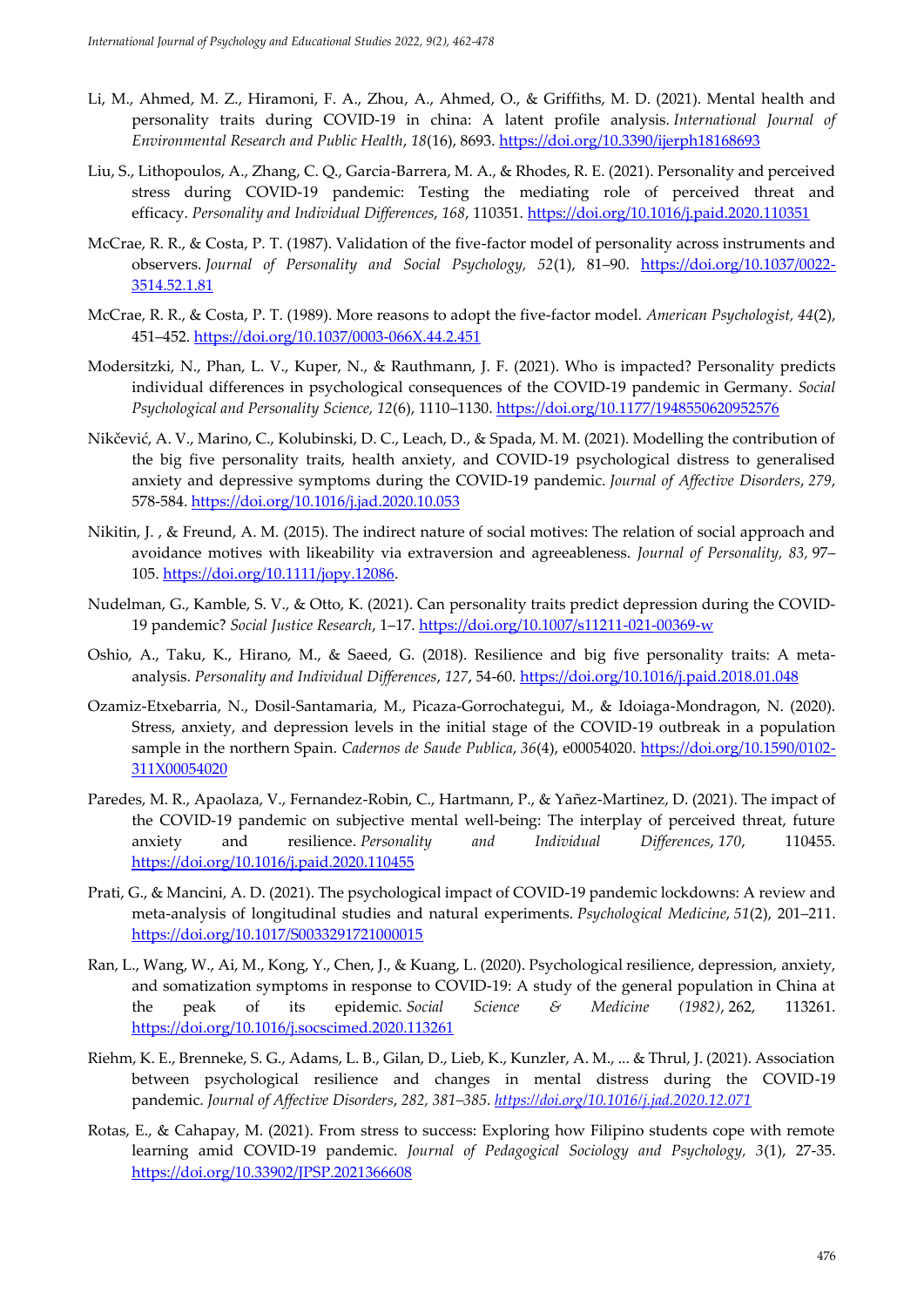- Sahni, S., Kumari, S., & Pachaury, P. (2021). Building emotional resilience with big five personality model against COVID-19 pandemic. *FIIB Business Review*, *10*(1), 39-51.
- Salah, A. B., DeAngelis, B. N., & al'Absi, M. (2021). Resilience and the role of depressed and anxious mood in the relationship between perceived social isolation and perceived sleep quality during the COVID-19 pandemic. *International Journal of Behavioral Medicine*, *28(3), 277–285. [https://doi.org/10.1007/s12529-020-](https://doi.org/10.1007/s12529-020-09945-x) [09945-x](https://doi.org/10.1007/s12529-020-09945-x)*
- Schmiedeberg, C., & Thönnissen, C. (2021). Positive and negative perceptions of the COVID-19 pandemic: Does personality play a role? *Social Science & Medicine*, *276*, 113859. <https://doi.org/10.1016/j.socscimed.2021.113859>
- Schmutte, P. S., & Ryff, C. D. (1997). Personality and well-being: reexamining methods and meanings. *Journal of Personality and Social Psychology*, *73*(3), 549. <https://doi.org/10.1037/0022-3514.73.3.549>
- Schneider, T. R. (2004). The role of neuroticism on psychological and physiological stress responses. *Journal of Experimental Social Psychology*, *40*(6), 795-804. <https://doi.org/10.1016/j.jesp.2004.04.005>
- Sher, L. (2020). The impact of the COVID-19 pandemic on suicide rates. *QJM: An International Journal of Medicine*, *113*(10), 707-712. <https://doi.org/10.1093/qjmed/hcaa202>
- Sherman, R. A. , Rauthmann, J. F. , Brown, N. A. , Serfass, D. G. , & Jones, A. B. (2015). The independent effects of personality and situations on real–time expressions of behavior and emotion. *Journal of Personality and Social Psychology, 109,* 872–888. [https://doi.org/10.1037/pspp0000036.](https://doi.org/10.1037/pspp0000036)
- Shokrkon, A., & Nicoladis, E. (2021). How personality traits of neuroticism and extroversion predict the effects of the COVID-19 on the mental health of Canadians. *Plos One*, *16*(5), e0251097. <https://doi.org/10.1371/journal.pone.0251097>
- Sleep CE, Lynam DR., & Miller JD. (2020). A comparison of the validity of very brief measures of the big five/five-factor model of personality. *Assessment, 28*(3),739-758. <https://doi.org/10.1177/1073191120939160>
- Smith, B. W., Dalen, J., Wiggins, K., Tooley, E., Christopher, P., & Bernard, J. (2008). The brief resilience scale: assessing the ability to bounce back. *International Journal of Behavioral Medicine, 15*(3), 194–200.
- Soldz, S., Budman, S., Demby, A., & Merry, J. (1995). The relation of defensive style to personality pathology and the big five personality factors. *Journal of Personality Disorders*, *9*(4), 356-370. <https://doi.org/10.1521/pedi.1995.9.4.356>
- Southwick, S. M., Bonanno, G. A., Masten, A. S., Panter-Brick, C., & Yehuda, R. (2014). Resilience definitions, theory, and challenges: interdisciplinary perspectives. *European Journal of Psychotraumatology*, *5*(1), 25338. <https://dx.doi.org/10.3402%2Fejpt.v5.25338>
- Steel, P., Schmidt, J., & Shultz, J. (2008). Refining the relationship between personality and subjective wellbeing. *Psychological Bulletin, 123,* 138–161. <https://doi.org/10.1037/0033-2909.134.1.138>
- Stratton, S. (2021). Population research: Convenience sampling strategies. *Prehospital and Disaster Medicine*, *36*(4), 373-374. doi:10.1017/S1049023X21000649
- Tatar, A. (2016). Beş faktör kişilik ölçeğinin kısa formunun geliştirilmesi. *Anadolu Psikiyatri Dergisi, 17*, 14-23. doi: 10.5455/apd.202977
- Tennant, R., Hiller, L., Fishwick, R., Platt, S., Joseph, S., Weich, S., Parkinson, J., Secker, J., & Stewart-Brown, S. (2007). The warwick-edinburgh mental well-being scale (WEMWBS): Development and UK validation. *Health and Quality of Life Outcomes, 5,* 63. https://doi.org/10.1186/1477-7525-5-63
- Ullah, A., Ashraf, M., Ashraf, S., & Ahmed, S. (2021). Challenges of online learning during the COVID-19 pandemic encountered by students in Pakistan. *Journal of Pedagogical Sociology and Psychology, 3*(1), 36- 44.<https://doi.org/10.33902/JPSP.2021167264>
- Usher, K., Bhullar, N., & Jackson, D. (2020). Life in the pandemic: Social isolation and mental health. *Journal of Clinical Nursing*, *29*(15-16), 2756–2757.<https://doi.org/10.1111/jocn.15290>